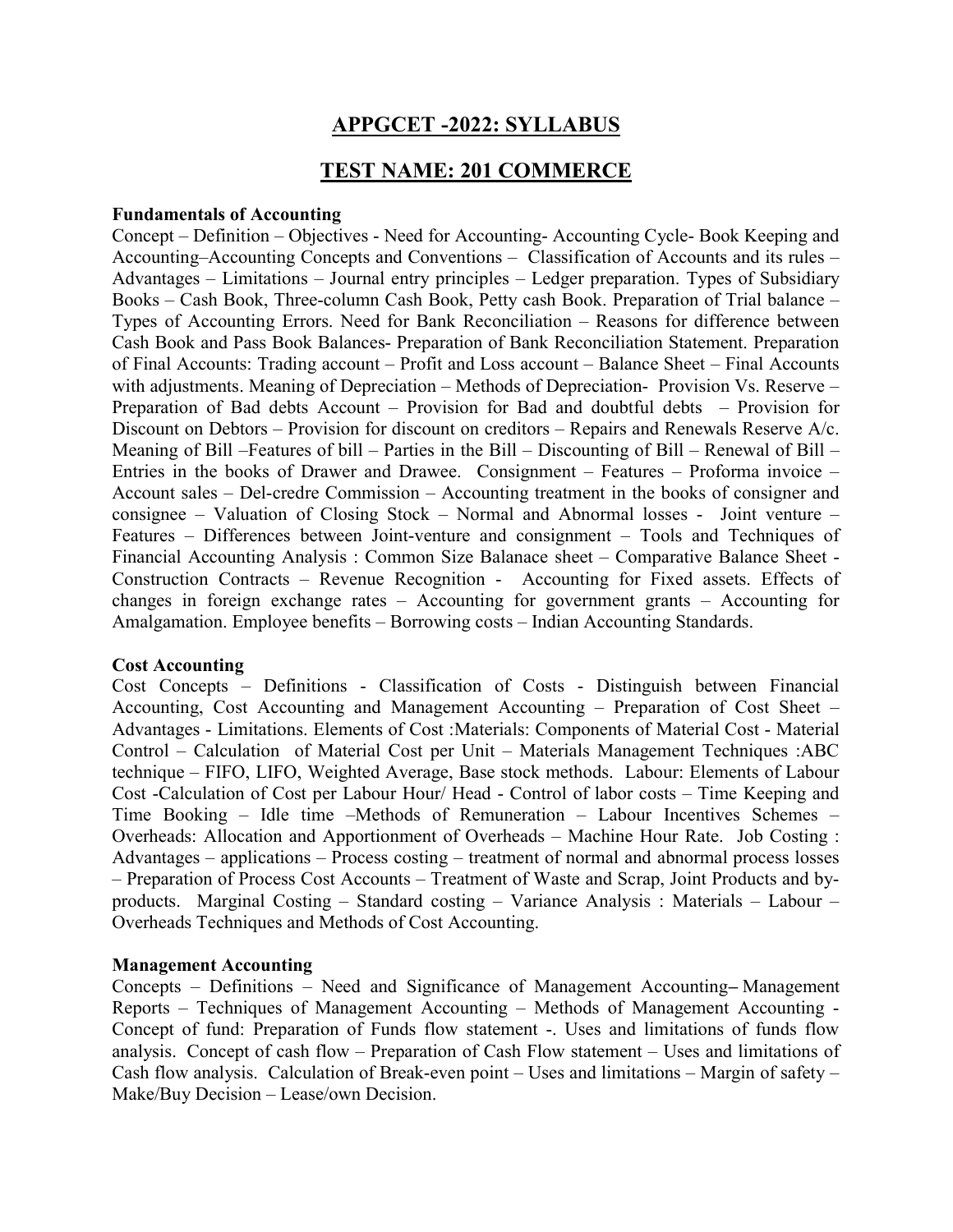#### Business Economics

Meaning and Definitions of Business Economics – Nature and Scopeof Business Economics-Micro and Macro Economics and their differences. Meaning and Definition of Demand – Determinants of Demand – Demand function – Law of demand- Demand Curve – Exceptions to Law of Demand. Meaning and Definition of Elasticity of Demand – Types of Elasticity of Demand – Measurements of Price elasticity of demand – Total outlay Method – Point Method – Arc Method. Classification of Costs – Total - Average – Marginal and Cost function – Long-run – Short-run – Total Revenue – Average revenue – Marginal Revenue. Type of Costs – Fixed Cost – Semi-variable Cost – Variable Cost– Cost Behavior. Techniques of Maximization of output, Minimization of costs and Maximization of profit – Scale of production – Economies and Dis-economies of Scale – Costs of Production – Cobb-Douglas Production Function. Concepts of Economic liberalization, Privatization, Globalization –WTO Objectives Agreements – Functions – Trade cycles – Meaning – Phases – Benefits of International Trade – Balance of Trade and Balance of payments.

#### Business Organisation

Concepts of Business, Trade, Industry and Commerce – Features of Business –Types of Business Organisations –Trade Classification – Aids to Trade – Industry – Classification – Relationship of Trade, Industry and Commerce. Functions of Business and their relationship – Factors influencing the choice of suitable form of organization – Meaning of Entrepreneurship – Characteristics of a good Entrepreneur – Types – Functions of Entrepreneurship. Sole Proprietorship – Meaning – Characteristics – Advantages and Disadvantages – Partnership – Meaning – Characteristics- Kinds of partners – Advantages and Disadvantages – Partnership Deed – Hindu-undivided Family – Cooperative Societies. Joint Stock Company – Meaning – Characteristics –Advantages – Kinds of Companies - Differences between Private Ltd and Public Ltd Companies. Preparation of important Documents for incorporation of Company – Memorandum of Association – Articles of Association – Differences Between Memorandum of Association and Articles of Association - Prospectus and its contents - .

#### Business Law

Meaning and Definition of Contract-Essential elements of valid Contract –Valid, Void and Voidable Contracts – Indian Contract Act, 1872. Definition of Valid Offer, Acceptance and Consideration –Essential elements of a Valid Offer, Acceptance and Consideration. Rules regarding to Minors contracts – Rules relating to contingent contracts – Different modes of discharge of contracts-Rules relating to remedies to breach of contract. Contract of Sale – Sale and agreement to sell – Implied conditions and warranties – Rights of unpaid vendor. Cyber Law and Contract Procedures – Digital Signature – Safety Mechanisms – Employee Compensation Act – Consumer Protection Act.

### Banking Theory & Practice

Meaning – Definitions of Bank – Functions of Banks -Kinds of Banks – Central Banking Vs. Commercial Banking. Unit Banking, Branch Banking, Investment Banking- Innovations in banking – E-Banking – Online and Offshore Banking, Internet Banking – Anywhere Banking – ATMs – RTGS. Indigenous Banking – Cooperative Banks, Regional Rural banks, SIDBI, NABARD – EXIM Bank. Meaning and Definition of Banker and customer – Types of Customers – General Relationship and Special Relationship between Banker and Customer –